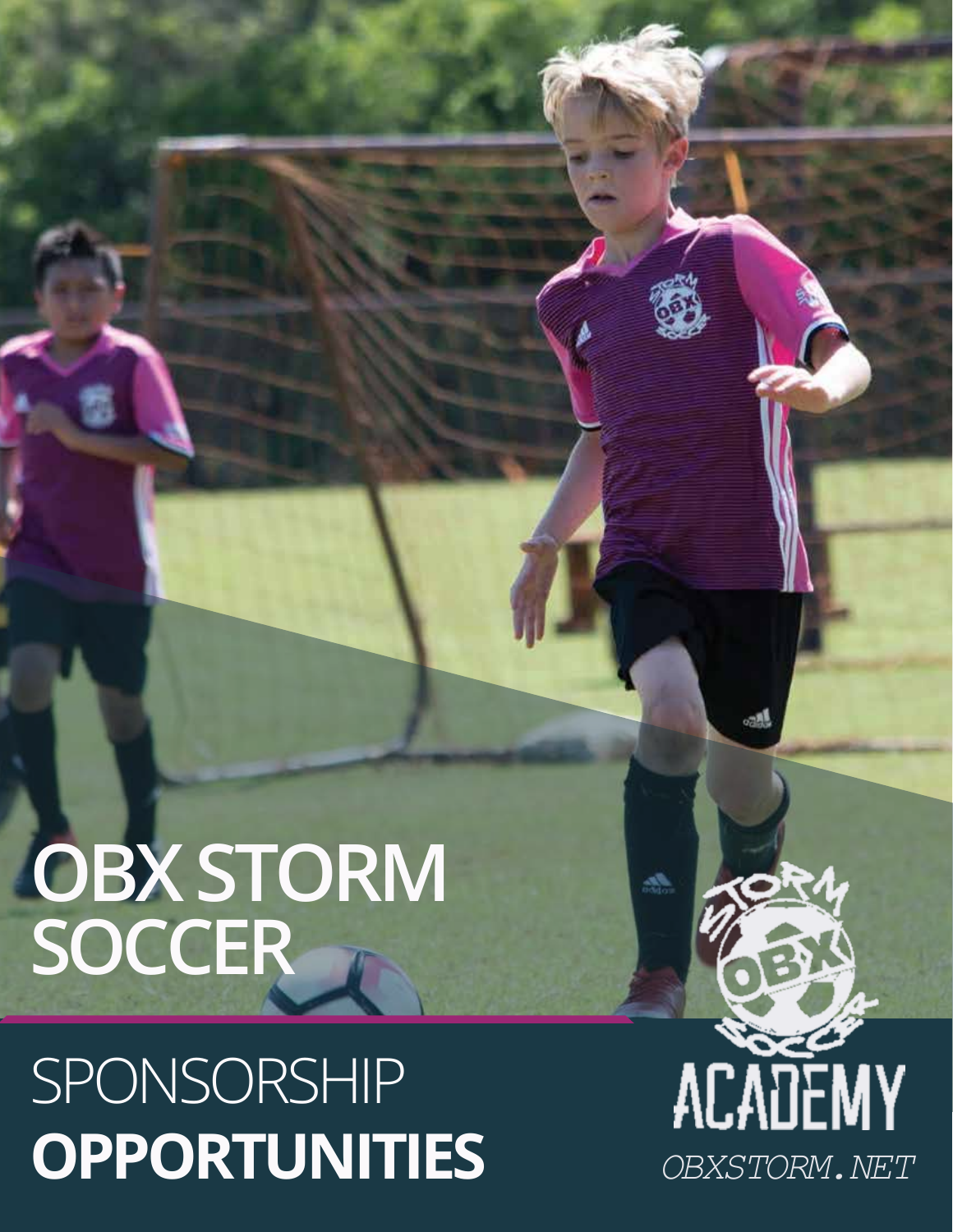## ABOUT THE PROGRAM

- Current enrollment of 75 players is supported by our team of 12 coaches, director, goalkeeping coach, registrar and volunteer managers.
- All coaches are licensed to the USSF E level within a year's time. The director holds a National Youth Coaching License, Coerver Youth Diploma, USSF E license, and Youth Modules I & II.
- Our Storm Academy teams participate in Saturday festivals all over eastern North Carolina throughout the year. Teams play VSLI league games and weekend tournaments in cities like Richmond, VA, Virginia Beach, VA, and Greensboro, NC where clubs from over 5 states come to compete. Tournaments host over 200 teams, their familes, and supporters.
- The Storm Academy provides scholarships via our review process to players whose families are subject to financial hardship.
- Our members are actively involved supporting the community. In the past we:
	- $\Box$  Launched the Hearts of Dare, a major two-day fundraising effort to help three families through trauma and loss.
	- $\Box$  Raised funds for 10 year old Manteo resident, Damian Rivera, fighting Acute Myeloid Leukemia (AML).
- We strive to build technically strong and creative players who possess a high motivation to improve. Winning is important but development and strength of character is more important.

## **TITLE SPONSORSHIP**

**A Title sponsor contribution of \$6000 and \$3000 in the following year enables the following:**

HOW YOU CAN HELP

**Logo placement** (front and center) on all uniforms (training and game jerseys)



## **\$6,000**

Front page advertising on the OBX Storm website, Facebook business page, and OBX Storm newsletter

Article submission with photo of sponsor in local news publication

Framed photo of the Academy presented to sponsor at local fundraising event

Top level logo placement on 30 sq ft banner at training and game fields in Nags Head and Kill Devil Hills

## **\$2,000**

## **GOLD SPONSORSHIP**

**A Premier sponsor contribution of \$2000 and \$1000 in the following year enables the following for a period of two years:**

**Logo placement on sleeve of all uniforms** (training and game jerseys)

Advertising on OBX Storm website, Facebook business page, and OBX Storm newsletter

Framed photo of the Academy presented to sponsor at local fundraising event

Mid level logo placement on club banner at training and game fields in Nags Head and Kill Devil Hills

Advertising on OBX Storm website, Facebook business page, and

### **\$800 \$400 SILVER SPONSORSHIP BRONZE SPONSORSHIP**

Funds the Academy program which ensures fully licensed coaches and helps expose our local youth to the positive aspects of team sports with a focus on individual development and success

Advertising on OBX Storm website, Facebook business page, and OBX Storm newsletter

### **FOR MORE DETAILS CONTACT ELIOT JONES: ACADEMY@OBXSTORM.NET** *#OBXSTORMACADEMY*